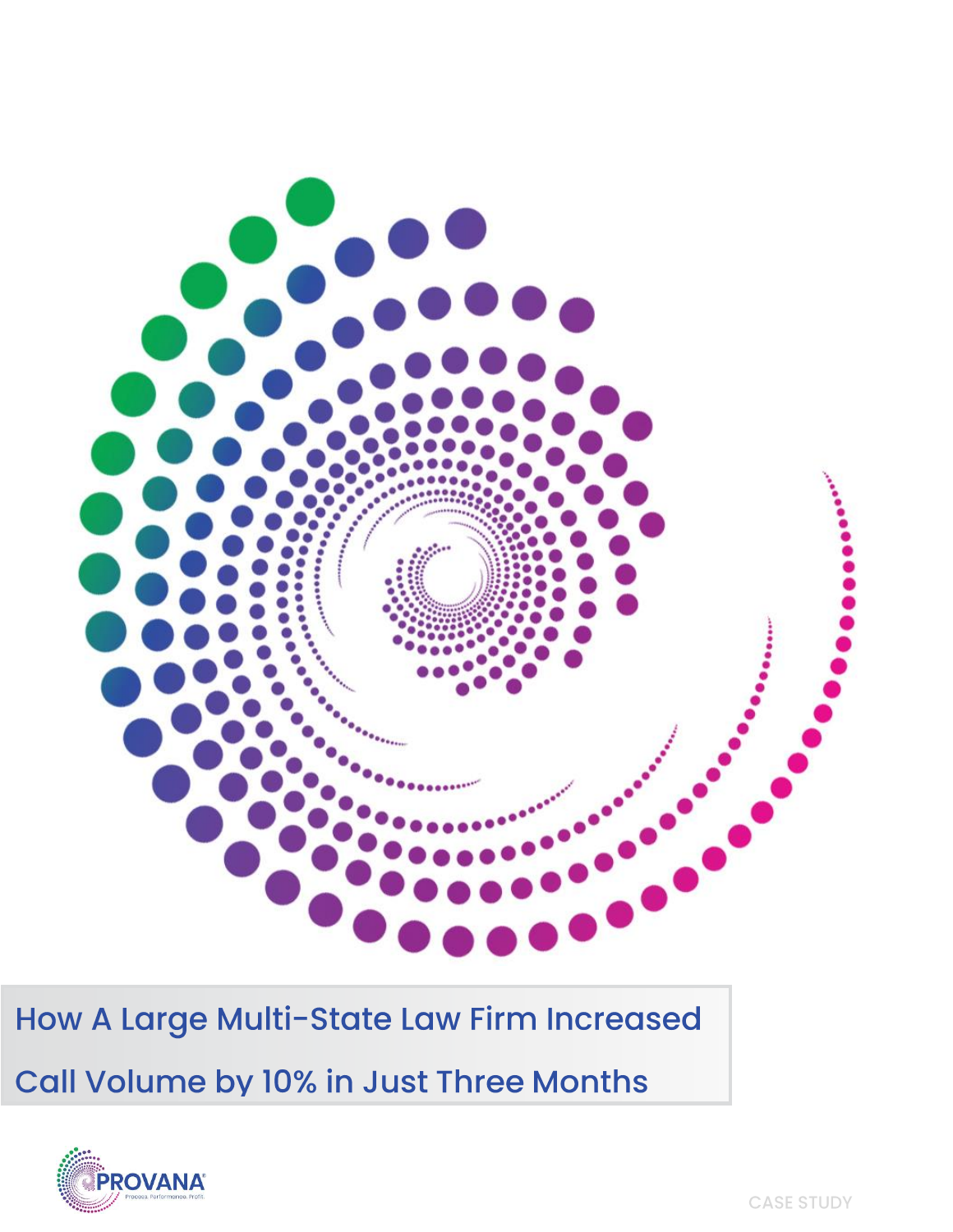### **Monitoring Calls**

A multi-state law firm uncovered the long-term benefits of speech analytics. Over the course of three months, this law firm has revealed many opportunities in their data reporting methods, which only previously sampled less than 5% of calls. The law firm implemented Provana's speech analytics platform, ICAP, with the sole intention to build a better business.

#### **The Business Roadblocks**

Prior to using ICAP, the law firm had a dedicated QA team that was reviewing a sample of calls for all agents, but mainly focused their review on compliance alignment.

To top it off, the feedback process was unable to provide an objective view into the floor performance. Collection supervisors would have a one-on-one discussion with agents, but the lengthy nature of their feedback loop was counterproductive and not always accurate due to the small sample size of calls.

#### **Speech Analytics Clarity**

The law firm sought an objective view into the overall call center performance that the earlier



"ICAP... has helped improve overall production, customer service and dollars collected."

## **Call Monitoring Results Show That Not All**

#### **Calls Are Made Equal**

Following an integration and early calibration with ICAP, analysts discovered that call time was comprised of a staggeringly high percentage of silence.



In effect, 50% of the time an agent was on a call, there was no conversation. The firm decided to invest time and resources to address the issue. On a weekly basis, ICAP analysts did in depth root cause analysis to provide actionable feedback for the agents. Additionally, a feedback tracker was implemented to ensure feedback was properly shared. Through this hands-on approach, the firm was able to observe improvements week-over-week.